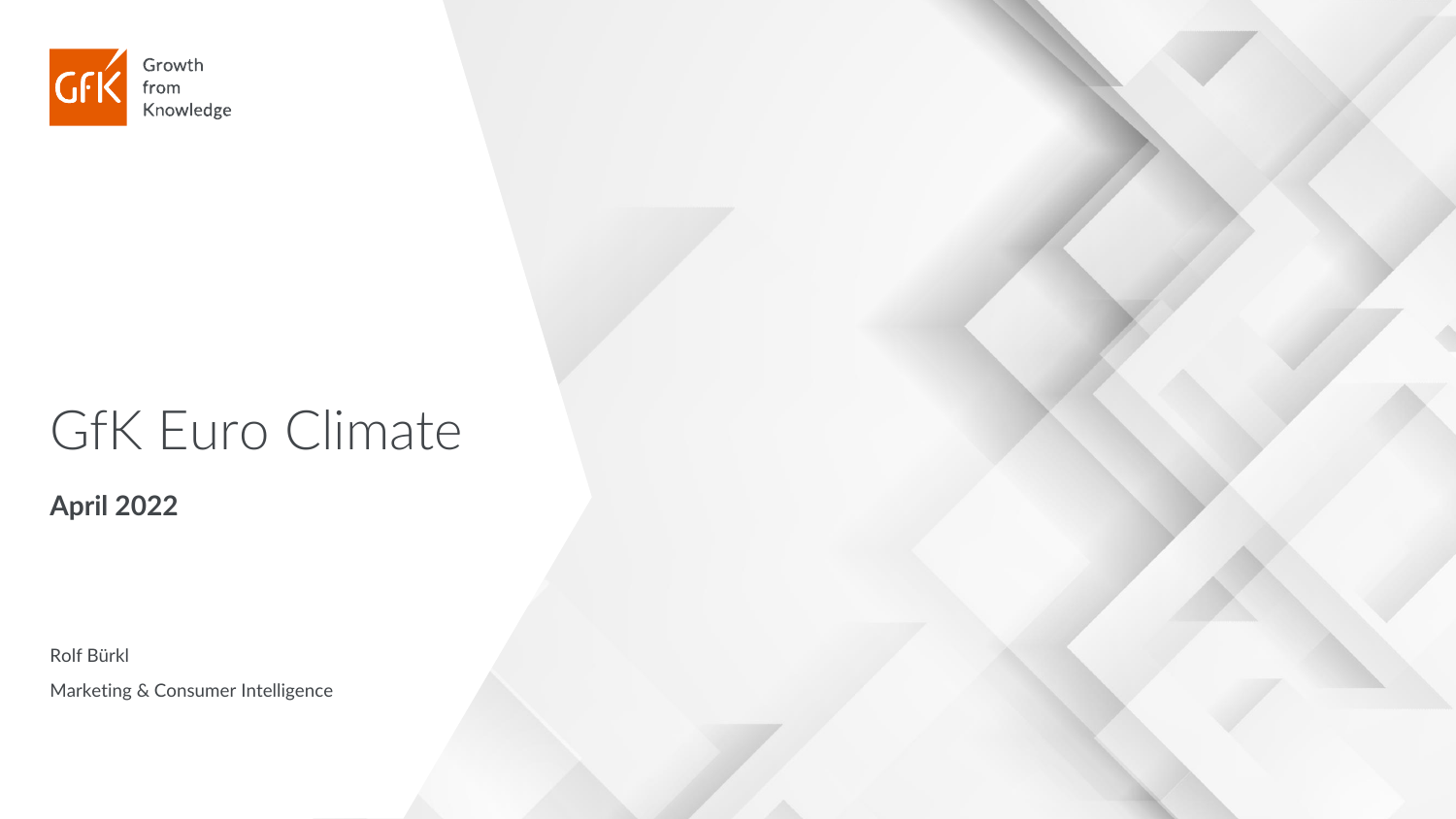### GfK Consumer Climate Europe\*

### EU 27 – April 2022



 $*$ Due to a change of the seasonal adjustment method by EU Commission, survey results have been revised. Source: GfK, EU Commission | April 2022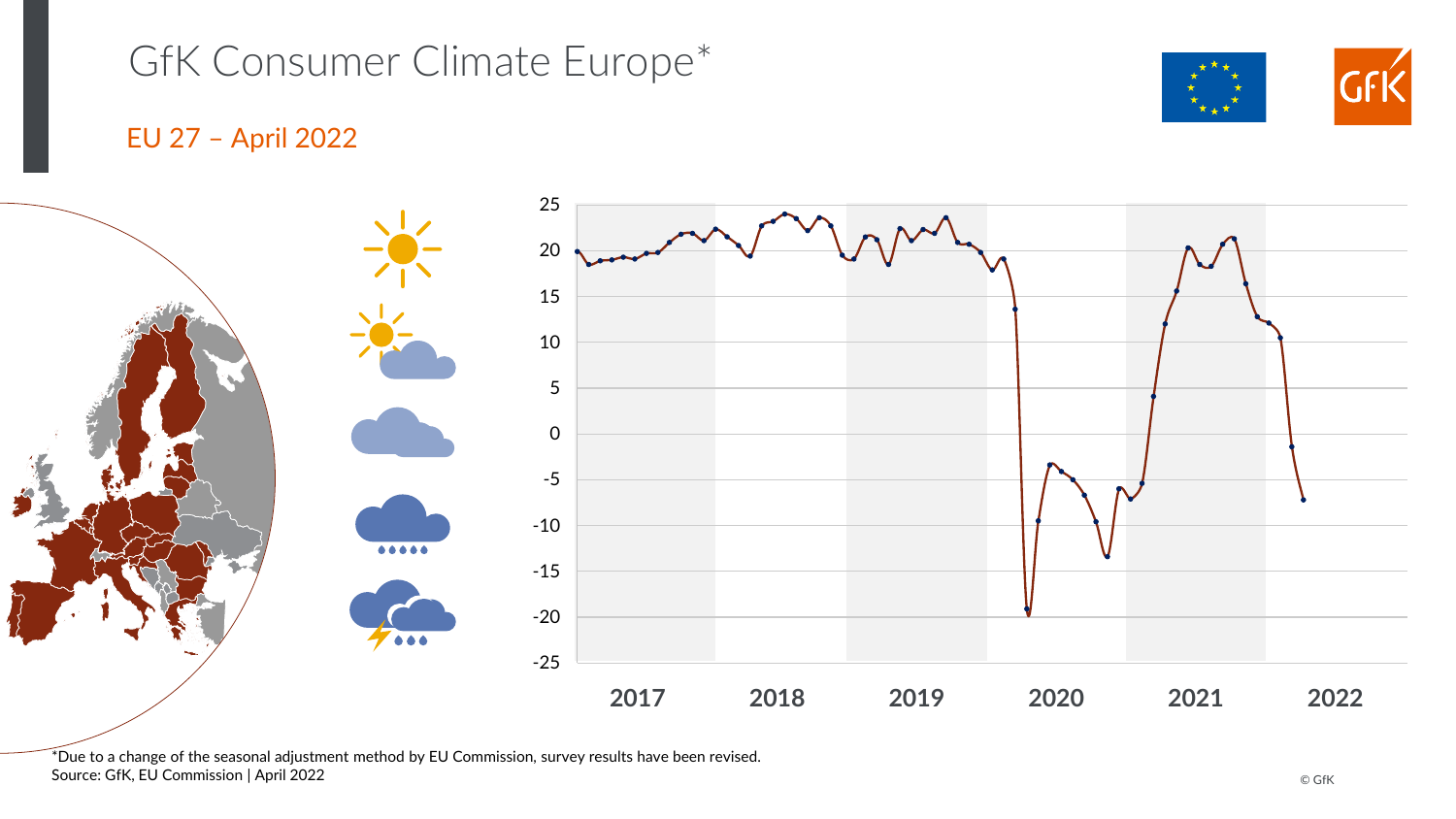### Economic expectations\*



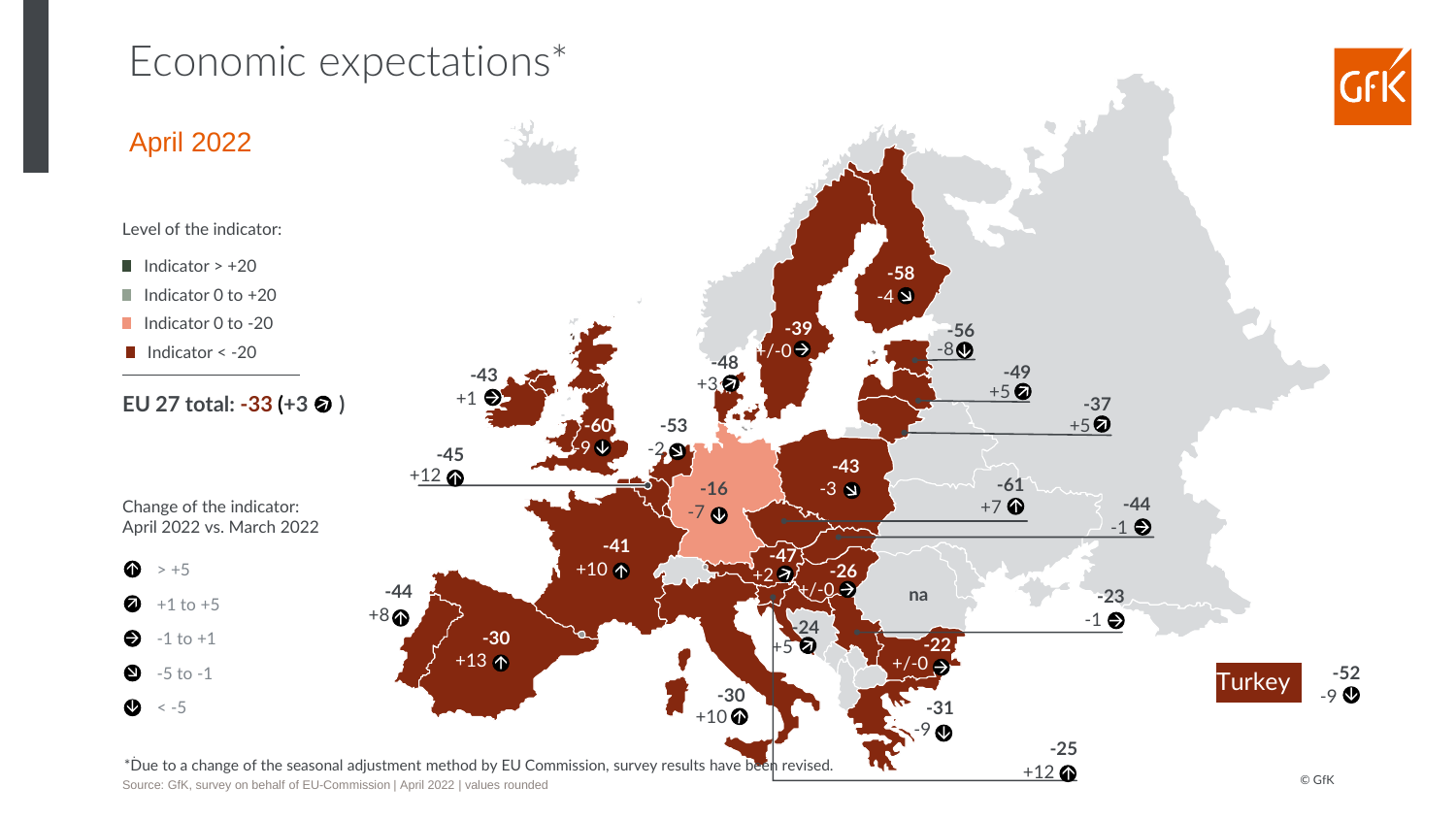### Income expectations\*



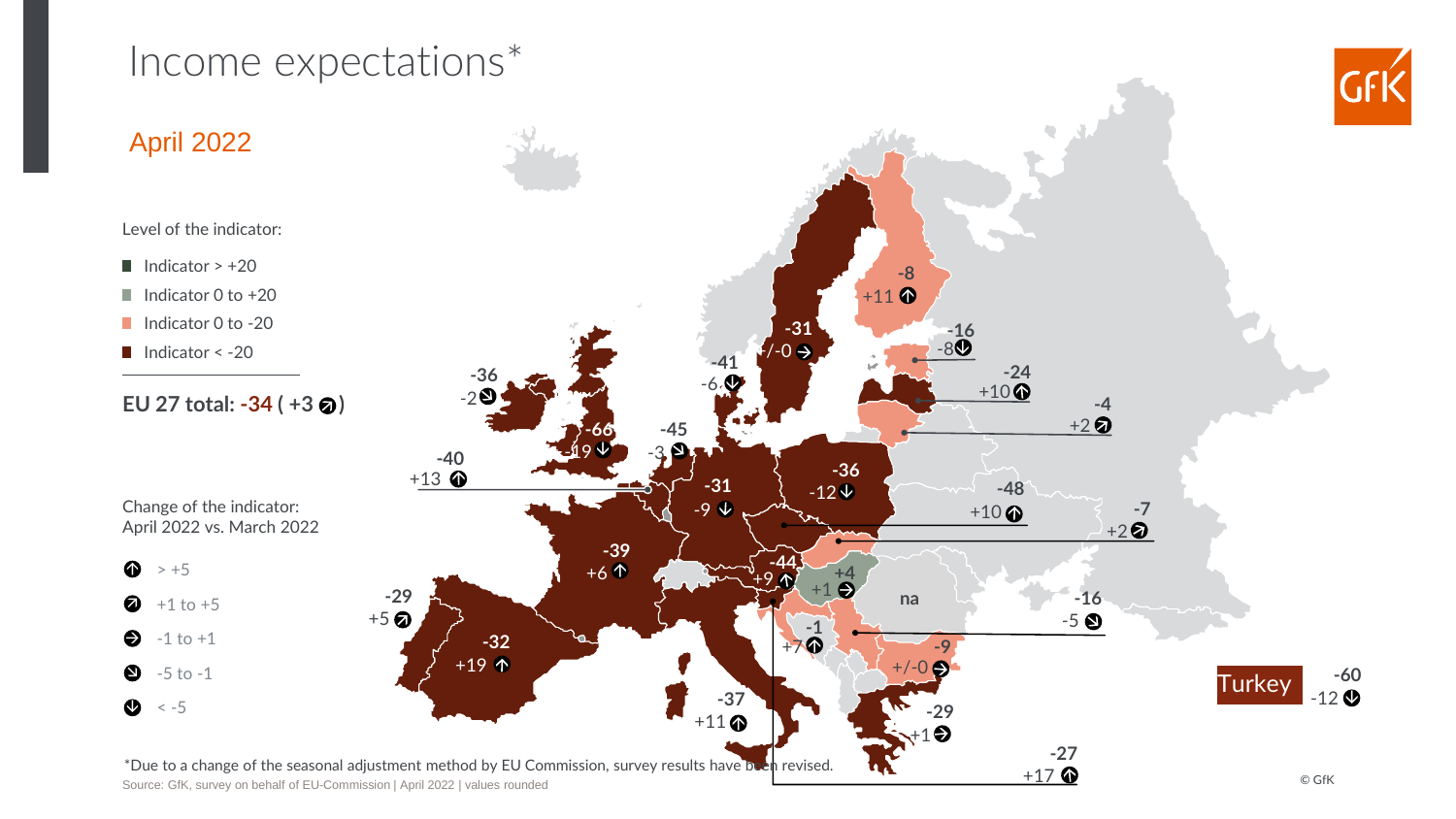## Willingness to Buy\*





Source: GfK, survey on behalf of EU-Commission | April 2022 | values rounded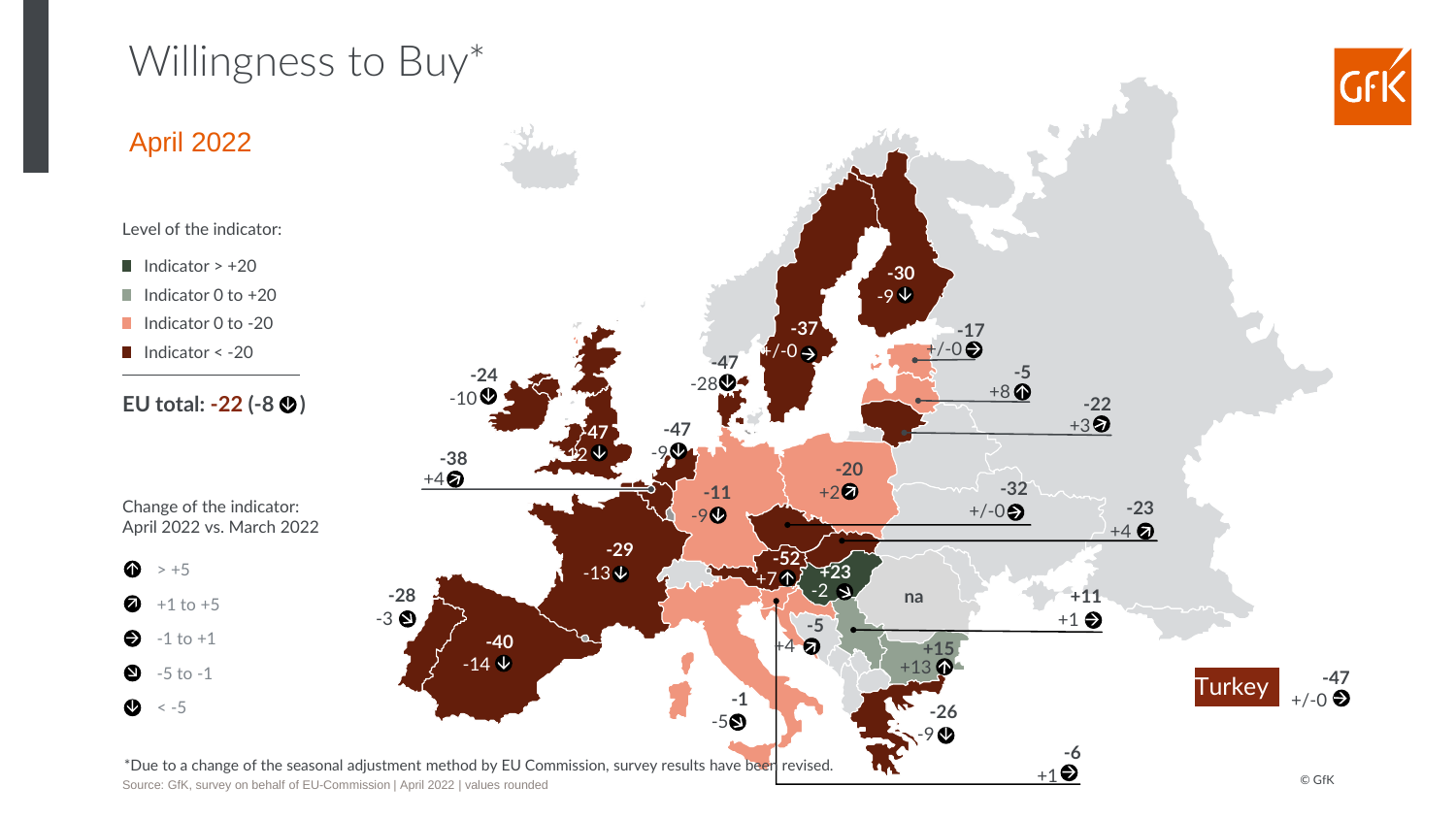### Questionaire for the Euro Climate in Detail





#### **Economic Expectation**

How do you expect the **general economic situation** in Germany to develop over the next 12 months?



#### **Income expectation**

How do you expect the **financial position of your household** to change over the next 12 months?



#### **Willingness-to-Buy**

In view of the general economic situation, do you think that now it is the **right moment** for people to **make major purchases** such as furniture, electrical/electronic devices, etc.?

#### It will

- get a lot better
- get a little better
- stay the same
- get a little worse
- get a lot worse
- don't know

#### It will

- get a lot better
- get a little better
- stay the same
- get a little worse
- get a lot worse
- don't know
- yes, it is the right moment now
- it is neither the right moment nor the wrong moment
- no, it is not the right moment now
- don't know